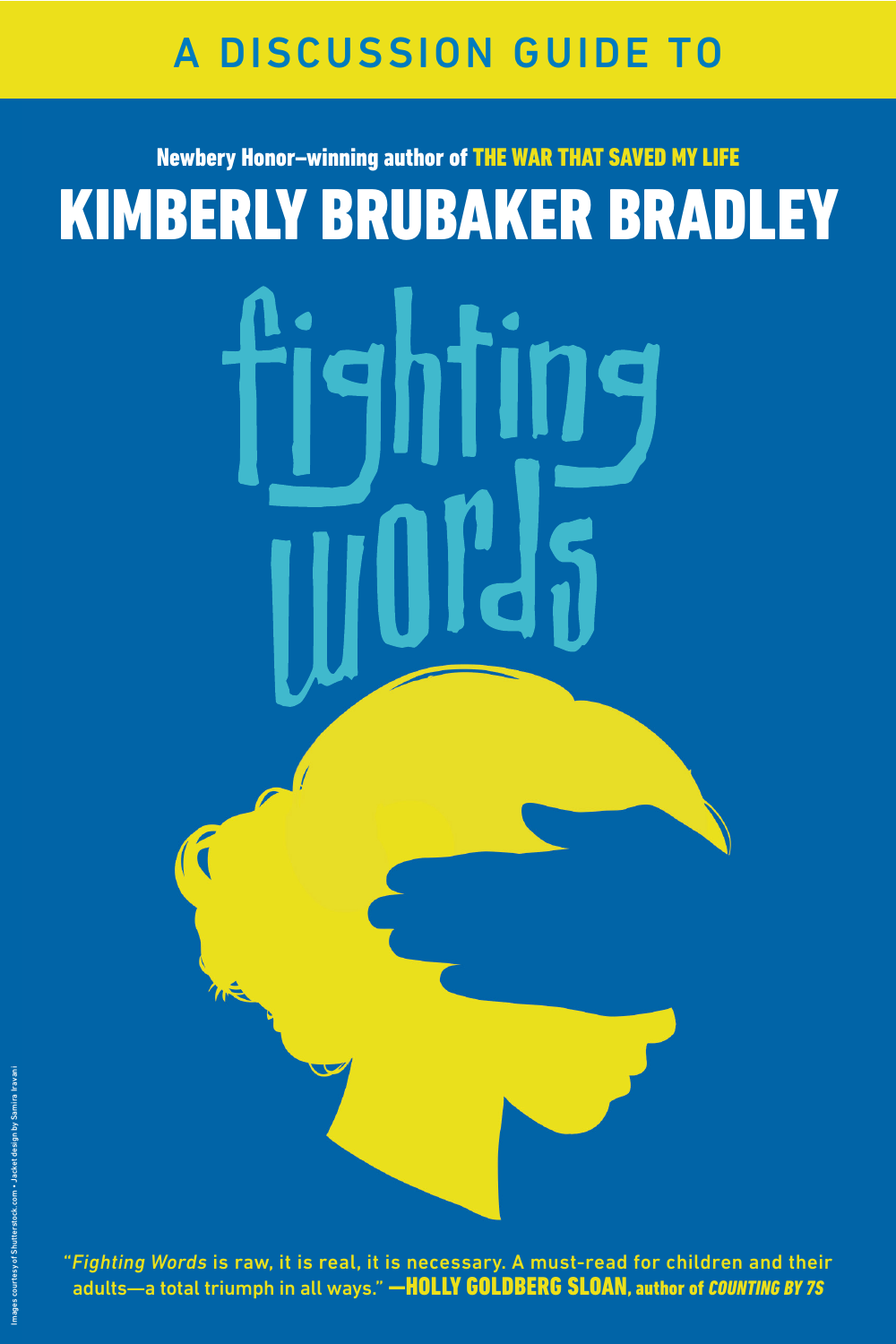# About the Book

A candid and fierce middle grade novel about sisterhood and sexual abuse, by Newbery Honor winner and #1 *New York Times* best seller Kimberly Brubaker Bradley

## Fighting Words is Paw, it is Peal, it is necessary.

A must-read for children and their adults—a total triumph in all ways. J —HOLLY GOLDBERG SLOAN, author of *COUNTING BY 7S*



Ten-tear-old Della has always had her older sister, Suki: When their mom went to prison, Della had Suki. When their mom's boyfriend took them in, Della had Suki. When that same boyfriend did something so awful they had to run fast, Della had Suki. Suki is Della's own wolf—her protector. But who has been protecting Suki? Della might get told off for swearing at school, but she has always known how to keep quiet where it counts. Then Suki tries to kill herself, and Della's world turns so far upside down, it feels like it's shaking her by the ankles. Maybe she's been quiet about the wrong things. Maybe it's time to be loud.

In this powerful novel that explodes the stigma around child sexual abuse and leavens an intense tale with compassion and humor, Kimberly Brubaker Bradley tells a story about two sisters, linked by love and trauma, who must find their own voices before they can find their way back to each other.

These essential questions were written by Room 228 Educational Consulting, with public school teacher Tracei Willis as lead teacher. We, too, believe in the power of words.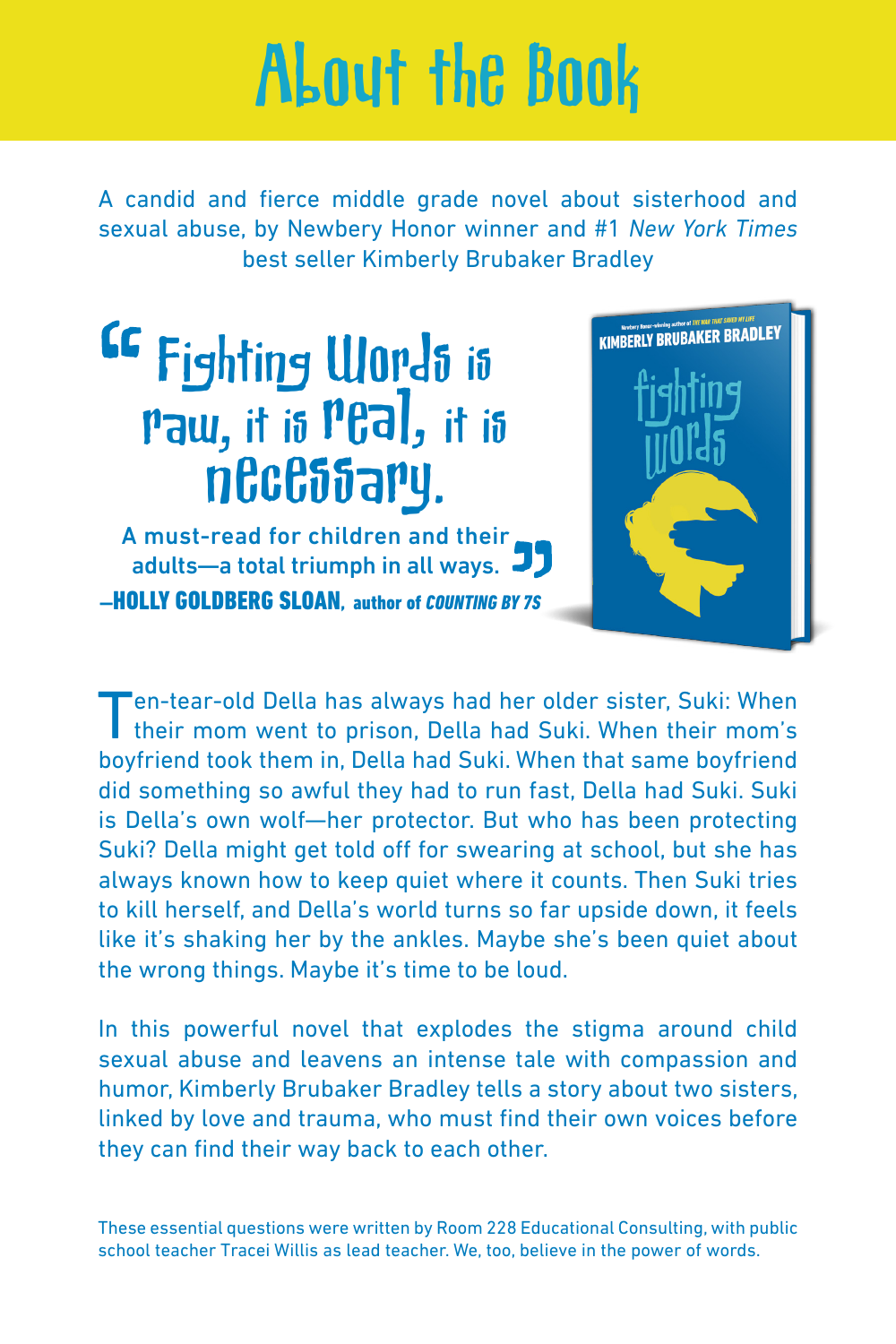# Essential Questions/ Discussion Questions

- 1. Why are names considered to be first impressions? Is a person's name or appearance a reasonable basis for a first impression? Why might a name like Delicious be a difficult name to carry?
- 2. What does it mean to be invisible? Why does Della believe Suki's superpower is the ability to be invisible?
- 3. Throughout the novel, adults are behaving in ways that leave kids to act more like adults than the actual adults. What turning points determine our individual pathways to adulthood? What makes someone an adult?
- 4. There are many different types of family exemplified in the book (Suki and Della taking care of each other, Francine's relationship with them, or Trevor and his relationship with his mother). How does family play a role in shaping our values and beliefs? How do our values and beliefs shape who we are as individuals and influence our behavior?
- 5. Why is Della's story such a hard story to tell? How does Della remain authentic and true to herself throughout the telling of her story?
- 6. Suki makes sacrifices for Della throughout the novel. If any, what are the boundaries between love and sacrifice, and where should one draw a line between them?

3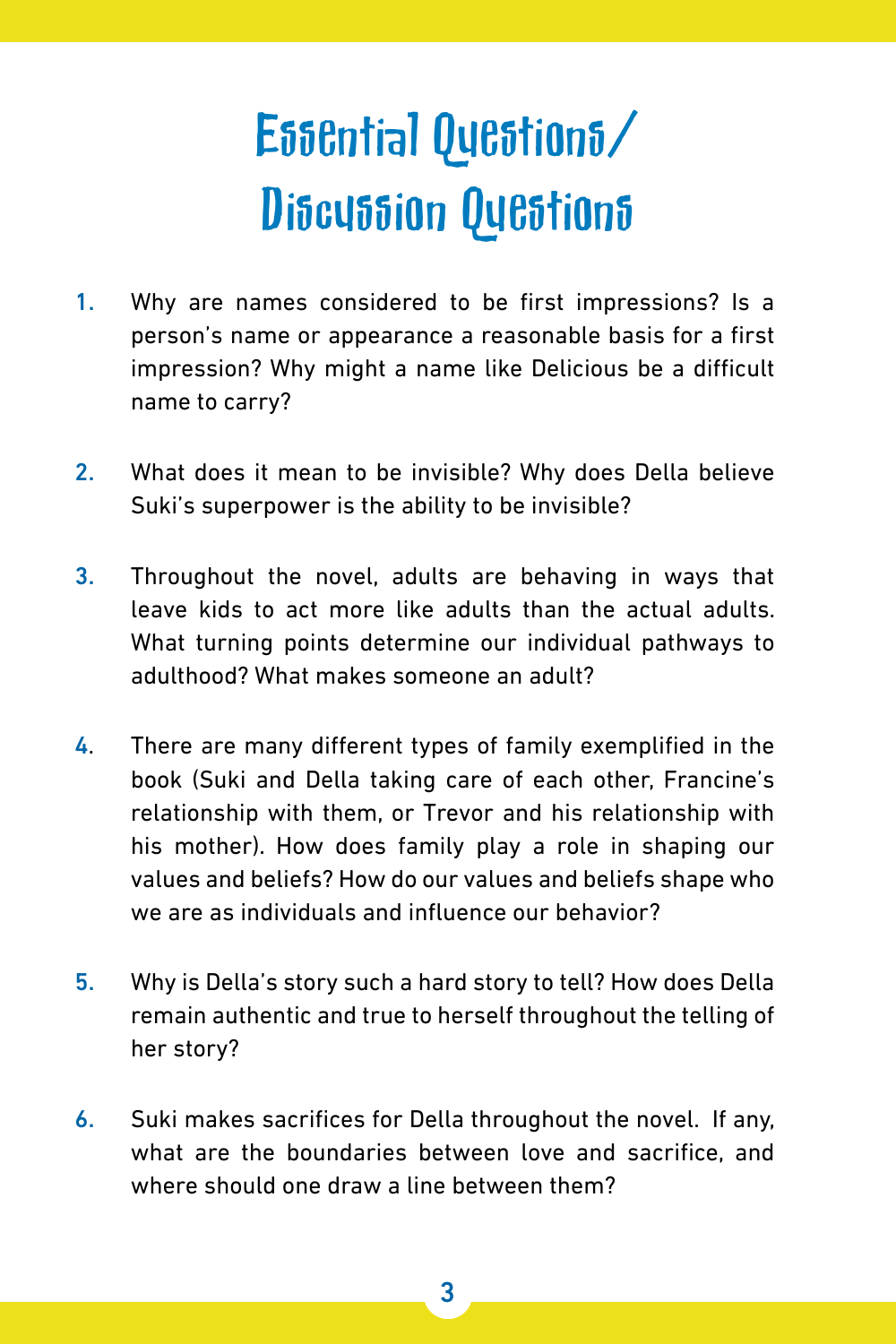- 7. In kindergarten, Della told her friend Junebug, "My mama cooks meth." What was Junebug's mother's reaction? On page 89, Suki confides in Della that she had told her friend Stacy about Clifton when she was in fifth grade. How had Stacy reacted? How might different reactions have changed the course of Della's and Suki's lives? Why do you believe Junebug's mother and Stacy reacted the way they did?
- 8. In Chapter 38, why won't Suki "absolutely swear" to never try to hurt or kill herself again? Why is Suki's promise "to always do her best" not good enough for Della?
- 9. Della changes throughout *Fighting Words*—she transitions and grows with each conflict she faces, becoming less dependent on Suki, thinking critically and making decisions about both her present situation and her future. Suki also changes, relinquishing her role as an adult and succumbing to the reality of the abuse she had endured over the course of four years. How can conflict lead to change? What problemsolving strategies can individuals use to manage conflict and change?
- 10. Consider Francine's, Nevaeh's, Teena's and Maybelline's transformative roles in both Della's and Suki's lives. How are Della and Suki transformed through their relationships with others? Think about the people in your life who might take on transformative roles.
- 11. Reflect on all of the adults Della interacted with throughout the novel—some not seeing or listening to her, others taking the time to see her and listen to her. What influence did these adults have on Della and the person she became by the end of the novel?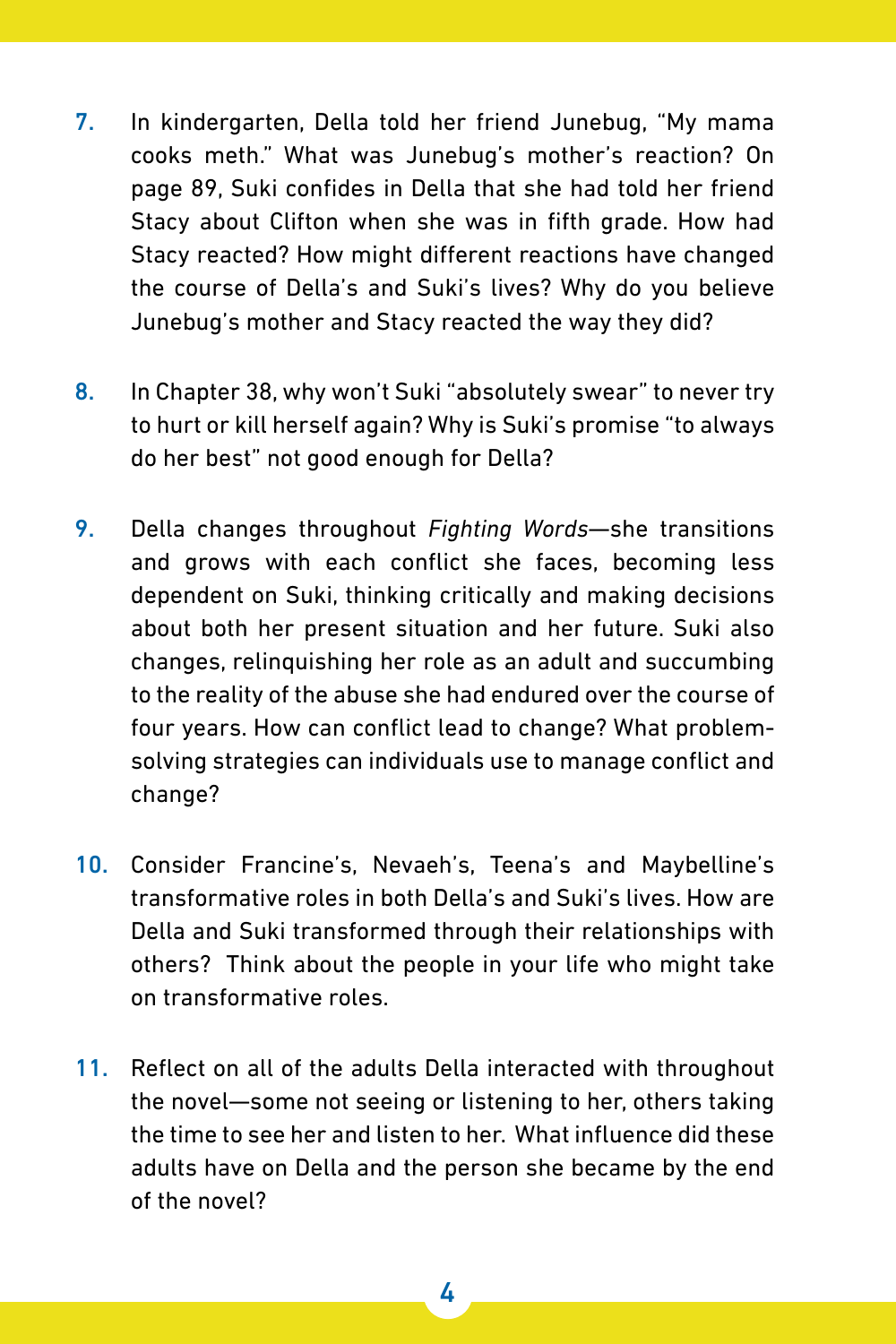- 12. Clifton wielded power over Suki, forcing her to remain silent about his abuse. Ms. Davonte held a position of power in the classroom, and Trevor used his power as a bully over the girls in his class. To what extent does power or the lack of power affect individuals in *Fighting Words*? Where have you seen power conflicts arise in your own life, in your school community, and in the community at large?
- 13. Della took several different approaches in the way she dealt with Trevor's bullying. What was the most effective method of dealing with Trevor? When should an individual take a stand against what he/she believes to be an injustice? What are the most effective ways to do this? Is there one right way to take a stand? Explain.
- 14. Throughout *Fighting Words*, Della makes many difficult decisions while facing complicated consequences. Consider Della's decision to use profanity in order to get out of the family tree assignment, Della's decision to punch Trevor vs. her decision to disrupt class and confront him, and ultimately Della's decision to testify in person in order for Clifton to serve a longer sentence. What is the relationship between Della's decisions and the consequences that follow?
- 15. The power of words is demonstrated throughout the novel. Why do you think the author chose the title, *Fighting Words*?
- 16. Dr. Fremont and Della discuss consent at the end of one of their sessions. Della tells Trevor at recess that he doesn't have permission to touch her as a result. In what ways does consent apply to your relationships in school?

5